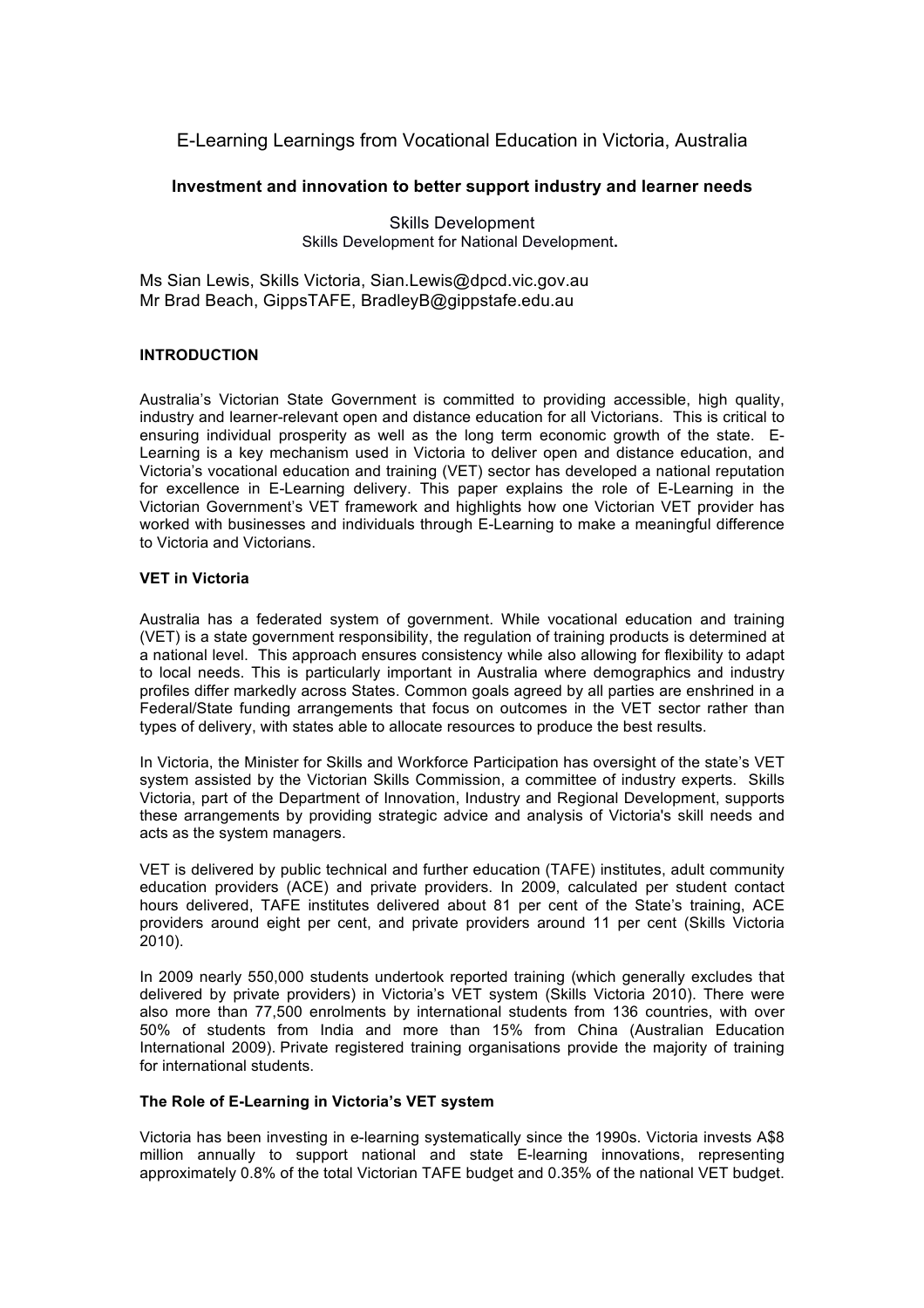E-learning investment is spent in two main ways. Firstly, Victoria makes a contribution to the key policy advisory group Australian Flexible Learning Advisory Group (FLAG), which was established in 1996 to provide advice on national directions and priorities. FLAG maximises available expertise, produces quality E-Learning materials and delivery systems and enables an Australia wide quality approach to E-Learning. Through the Australian Flexible Learning Framework, FLAG invests nationally A\$15 million annually to develop and implement innovative methods of providing open and distance learning. These include Flexible Learning Toolboxes, high quality, cost effective interactive e-learning and assessment resources featuring scenarios, images and activities.

Secondly, Victoria funds its own (non-FLAG) initiatives. These include: the TAFE Virtual Campus, a common virtual learning platform offering a range of E-Learning products and services to teachers, students and organisations; and the E-Learning Grant and the E-Learning Fund, which provide funding opportunities to registered training organisations for projects focused on staff professional development, research or developing teaching resources to support flexible delivery. More than 150,000 learners are registered to study through the TAFE Virtual Campus each year in Victoria, with over 1,800 learning objects available nationally for teachers to share and adapt for teaching purposes.

These initiatives are supported by the state's investment in information technology infrastructure, which is improving education access across Victoria and supporting the acceleration of E-Learning programs for students and employers. This investment includes a A\$20 million TAFE Broadband Project, which will provide one Gbps connectivity between Victorian TAFEs by the end of 2010.

A review of Victoria's E-Learning investment in 2009 confirmed that Victoria's support has made training more accessible, especially for people in isolated communities, and has helped to meet the goal of increasing the number of people undertaking training in areas and at levels Victoria needs. The investment has created also opportunities for more interactive and learner-driven training and assisted with work-place based learning. This contributes to the goal of developing a training system that engages more effectively with learners and industry.

## **Responding to New Challenges**

Students today are demanding a more tailored experience that is matched to their learning style and preferences. And employers now demand that employees know more than just subject expertise, with 'soft skills' including technological fluency, e-literacy, collaboration, teamwork, leadership and creative thinking now increasingly important to economic development. These shifts require new ways of teaching and learning that gives responsibility to the learner and changes the role of the trainer from one of a subject matter expert to one with an emphasis on facilitation, support, critical thinking, guidance and entrepreneurialism.

E-learning is a critical component in responding to these challenges. We need to provide teachers/trainers with the right skills to exploit the technical infrastructure that is available to them and ensure Victoria's investment continues to be directed to where it is needed most whilst remaining aligned with Government priorities.

## **Looking to the Future**

Victoria will seek to develop a state E-Learning Strategy to help guide its investment in E-Learning as well as set and monitor expectations. The Strategy will clarify Victoria's vision for E-Learning and make critical decisions, such as how much funding to direct to Victoria's investment in improving performance across the board and whether/how to reward early adopters and/or target less mature VET institutions that struggle with E-Learning.

Victoria will also review the way it measures its return on investment in E-Learning and seek performance measures for its investments that are closely aligned with Government priorities,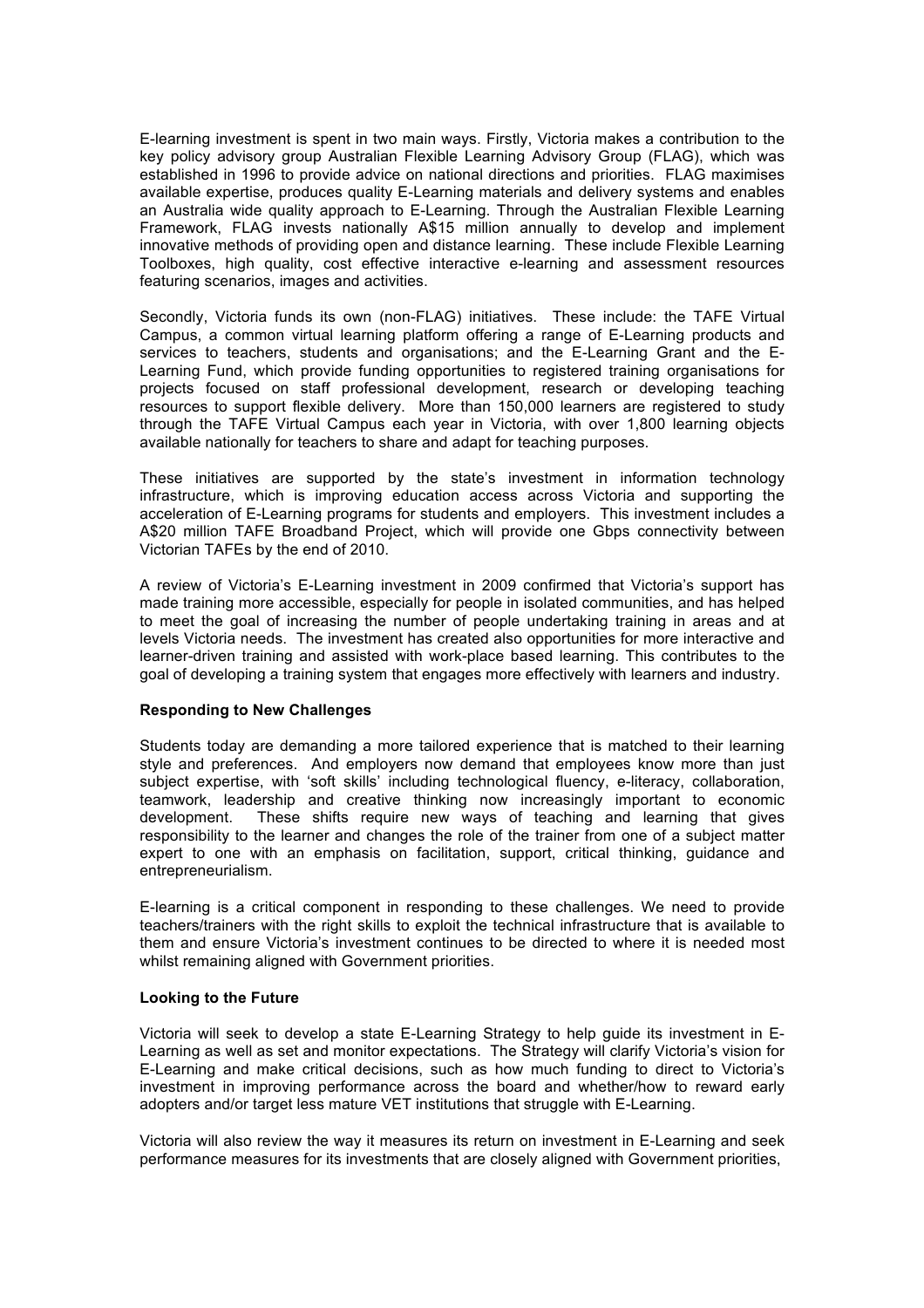An E-Learning Strategy together with effective performance measures will play a critical role in guiding the state's investment in E-Learning and ensure Victoria has a VET system that is able to keep up with rapid changes in technology.

In the following case studies, this paper shows how e-Learning is playing an important role in this transformation in Victoria, enabling providers to be more responsive to the needs of industry and learners.

## **E-LEARNING DELIVERY AND OUTCOMES – THE GippsTAFE EXPERIENCE**

GippsTAFE is a small to medium sized public TAFE institute located in Victoria's southeastern region. The institute enrols approximately 10,000 students annually who study for a wide range of vocations across five campuses.

The rural and remote nature of townships that GippsTAFE services means the institute has continuously sought to ensure that its programs are offered in the most flexible manner possible. It began using E-Learning technologies in 1998 with the commencement of its first online program in the study area of hospitality. Since then, GippsTAFE's E-Learning programs have grown steadily, with over 4,000 students enrolled annually in one or more of the 400 plus units of study available.

Three practical case studies highlight how GippsTAFE has been able to offer its programs in an online format which (1) is responsive to industry needs (2) improves accessibility for students, and (3) uses pedagogies which lead to increased student retention and completion rates.

## **Case Study One – Electrical Industry**

GippsTAFE is a provider of choice for the training of those working in the electrical sector. The institute was engaged by the company TRUenergy, a major provider of power distribution services within Victoria, to develop customised training to enable it to provide solely online training to staff. GippsTAFE developed the "Team Member" and "Pipeline Installer" online programs.

TRUenergy's business model relies heavily on third parties to provide maintenance services for assets in the TRUenergy power distribution network. As a result, the company required a training solution which could train and assess both its own staff and staff of other companies. In particular, the solution needed to track third party student activity and results, which could then be provided to the individual's direct employer and copied directly to TRUenergy. This system would enable TRUenergy to request tender information from third parties which could include a full list of trained staff within a particular E-Learning solution, and allow TRUenergy to cross reference this list with its own records. In this way TRUenergy could ensure that all individuals working on the energy distribution network received the required specialist training prior to working on the network.

To ensure that the solution met the needs of the client, GippsTAFE instructional and educational designers worked directly with subject matter experts currently engaged by TRUenergy. In addition, E-Learning technical staff worked with the Human Resources department of TRUenergy to ensure that a suitable integration of systems was in place. GippsTAFE developed a roll out strategy and facilitation model for TRUenergy, which encompassed student support. The support is comprehensive and includes access to relevant hardware required to complete the training, access to online and face to face support, and access to trained subject matter experts.

GippsTAFE has found that that the long term success of any E-Learning solution is directly linked to the quality of facilitation which accompanies it. This is why the GippsTAFE is often engaged by clients such as TRUenergy to provide e-services to industry on an ongoing basis.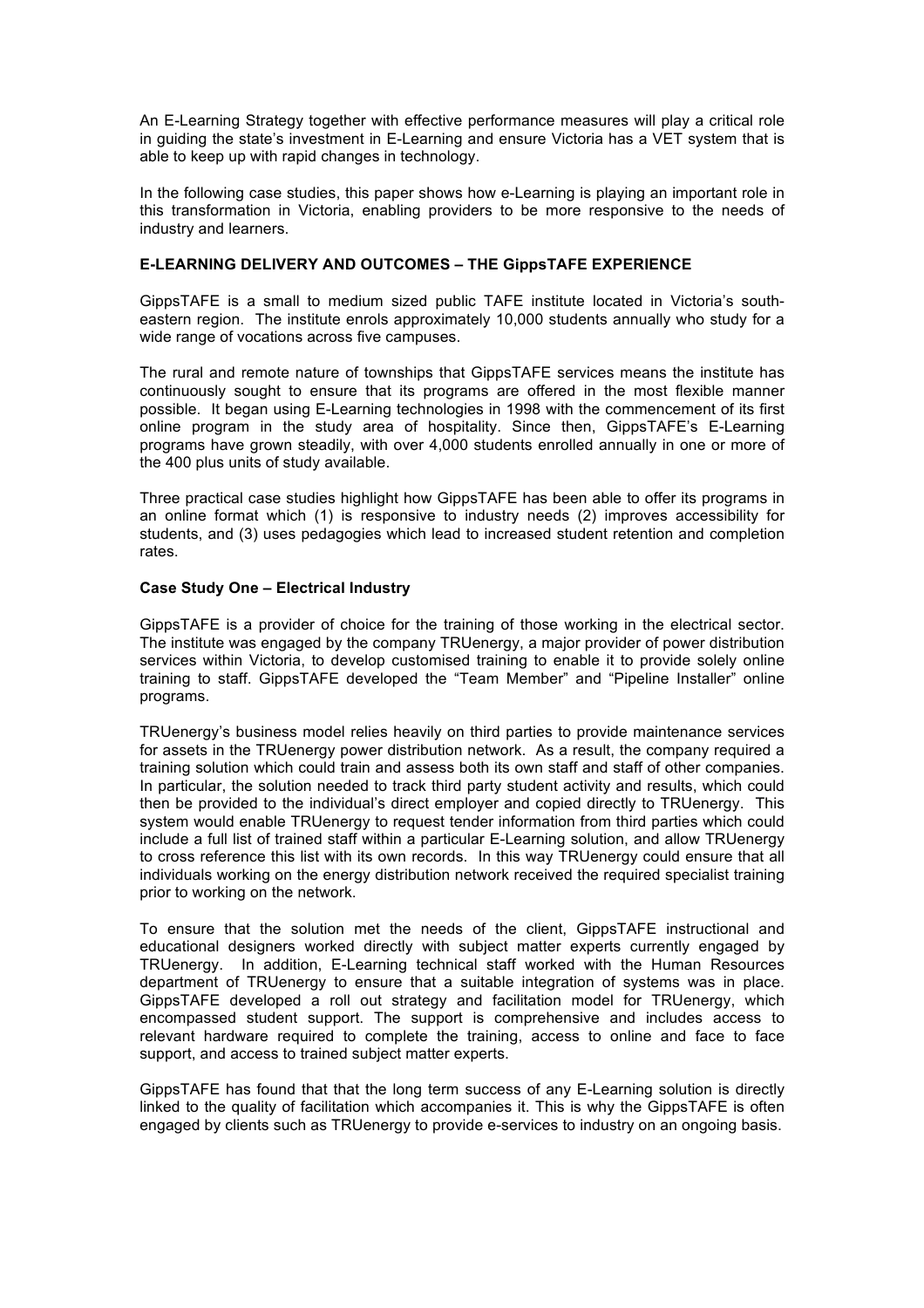## **Case Study Two – Virtual Worlds**

While the workplace is often the best environment for acquisition of practical, competencybased skills, activities involving responsibility or risk to the learner, personnel or organisations are difficult to facilitate in the physical space. Virtual worlds, i.e. computer based simulated environments, enable learners to engage in learning solutions for activities involving risk and responsibility, offering valuable insight and experience for workplace application. For the teacher, virtual world technologies offer the opportunity for extensive group collaboration and can be used to support students in remote locations, using proven strategies such as peerassisted and facilitated online learning. Academics using virtual worlds can also design educational activities for the future, presenting learners with challenging and provocative situations that encourage the use of higher level skills.

In 2006 GippsTAFE began to make use of Virtual Worlds technology within a number of its vocational programs. The Institute's goal was to develop virtual 3D learning spaces which capitalise on high end simulation pedagogies to provide improved learning experiences. An important step in successfully embedding the use of Virtual World technology within GippsTAFE programs was to provide suitable professional development for teachers with the view of enhancing creative pedagogical thinking. Central to this process was that the real world space need not dictate the virtual world, allowing teachers to think freely about the ideal learning space and activity. As a result of this professional development process, the following learning experiences were developed and trialled:

(1) Interior design

For interior design, a program was developed whereby students were required to provide design services to a nominated client avatar within the virtual world. As all interaction undertaken was within the virtual space, the student was not aware of who was controlling the client avatar. This promoted a higher level of professionalism than in face to face role play situations. In addition, the virtual world role play was conducted within a three dimensional space which represented a building nominated by the teacher and this unfamiliarity also added to the realism of the role play.

Students were then given a formal assessment task, regardless of whether they had participated in the virtual world space or undertook the traditional face to face learning process. All students who completed the virtual learning experience achieved higher results than students who undertook the traditional method of learning.

(2) Diploma of Alcohol and Other Drugs

The second group of students to participate in a virtual world trial were undertaking the Diploma of Alcohol and Other Drugs. A key learning outcome for a student undertaking this Diploma is to develop the skills required to administer a national client assessment tool in order to inform the case manager about the level and seriousness of client addiction.

Traditionally this learning would make heavy use of face to face role play within the learning process. However teachers making use of this learning strategy found students had difficulty connecting in a meaningful way during this process.

As a result, role plays within the course were moved into the virtual world space, with anonymous avatars and a virtual environment designed to duplicate the real world. The realism of the virtual world was also enhanced by creating a building which housed the assessment office, in addition to a room for client assessment. This meant that avatar clients where required to navigate their way through a building and process prior to engaging the assessment experience. This included reporting to reception, sitting with strangers within the waiting areas and being exposed to the behaviour of others while waiting for their appointment. These additional aspects of the role would be difficult to create in a face to face space.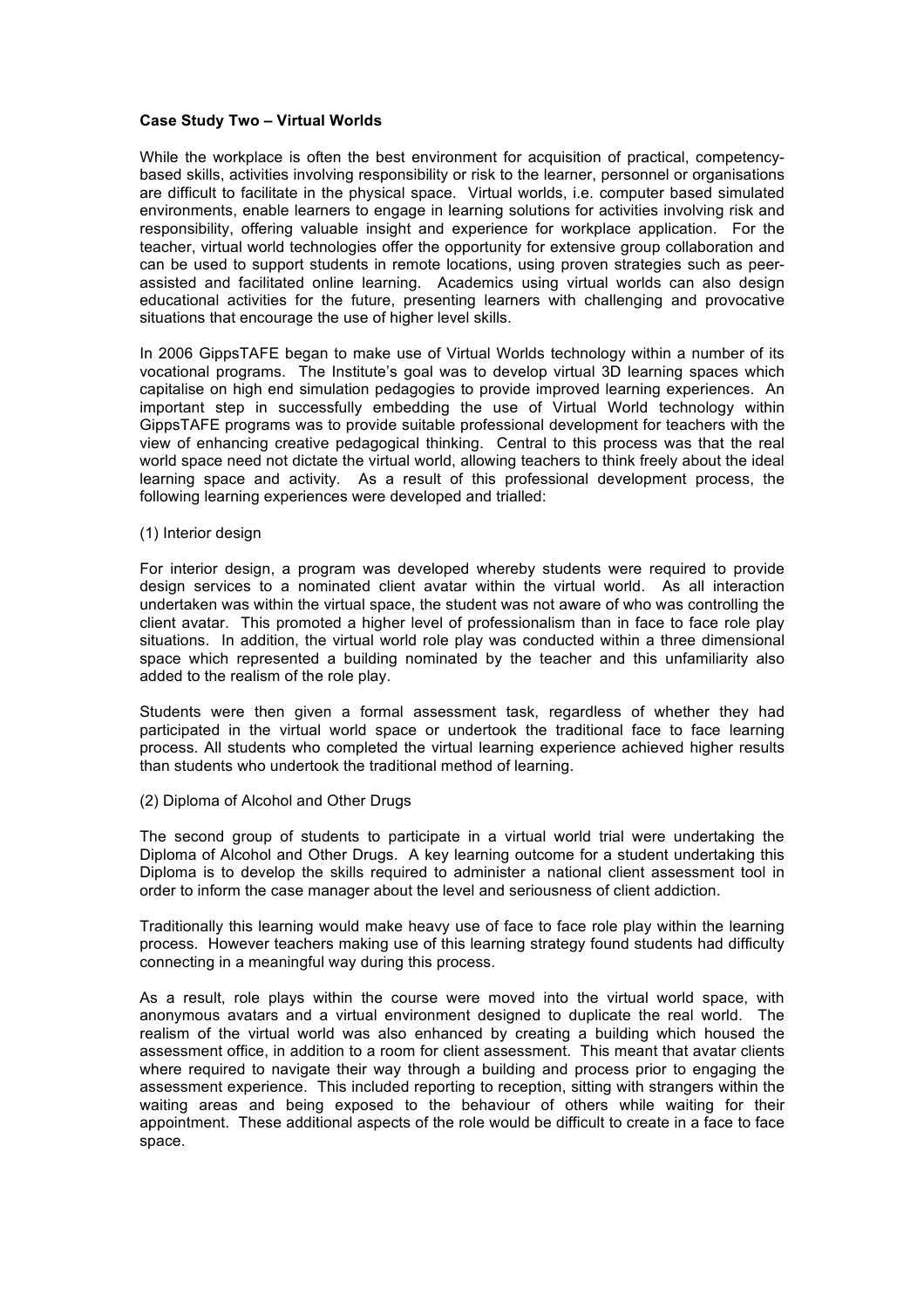At the conclusion of these pilot programs evaluations found that both teachers and students reported significantly improved learning outcomes while consistently indicating that the virtual world gives "a realer experience" than face to face studies. As a result of positive experiences achieve using virtual worlds technology, GippsTAFE now has six different study areas engaged in the virtual world space.

#### **Case Study Three – Improved accessibility for those with a disability**

GippsTAFE is committed to ensuring that all students are able to access training in a format which meets their learning needs. At GippsTAFE, students who have a disability are able to engage in programs designed to allow them to improve their general life skills through highly interactive audio visual materials developed for this learning group.

A key learning outcome for the students is to develop the basic skill of following a recipe accurately while preparing a meal. Although this skill is basic, it is a skill that many students with a disability may struggle with, because these students are not able to interpret instructions by simply reading directions but need a method of learning which provides demonstration. GippsTAFE has been able to achieve this by working with students to enable them to create their own multi-sensory learning objects. Learning activities allow students to read instructions, have instructions read to them via voice enabled webtools and/or view demonstrations created via the use of multimedia animation. Given the online nature of these learning objects, a student is able to work through learning materials at a pace which suits them, as well as having the ability to repeatedly view learning objects as required. As the learning objects are viewable via the internet, students are also able to access these learning materials within their own home while they are preparing meals.

Another skill students are also required to develop is the ability to independently navigate themselves from one location (e.g. their home) to a second location (e.g. their place of work). To assist students to achieve this goal, they are assisted by the teacher to create digital stories for mobile learning devices. These digital stories consist of a series of images, animations and voice instructions detailing an appropriate route. By requiring students to create their own learning objects, rather than relying on GPS technologies, the students gain a significantly higher understanding of geographical awareness because they are required to undertake more advanced thinking processes.

An important additional method of support offered to students is the ability to communicate remotely with teachers. This is achieved through the use of Wimba Voice technologies, which allow for both asynchronous voice discussion boards and synchronous voice chat rooms. These tools provide students with the ability to leave non real time voice messages for the purpose of seeking teacher clarification. Furthermore students have the ability to request a real time voice discussion with teachers at a time which is suitable for the student. This approach to supporting students overcomes the need for travel and brings the support to the students at home, allowing for improved contextual learning experiences.

## **SUMMARY**

The Victorian investment in E-Learning helps fund and deliver innovative approaches to learning like those described at GippsTAFE. Victoria's investment in E-Learning has enhanced social justice and the economic development of the region via the use of innovative open and distance education thus making training more accessible, including for citizens in geographically isolated communities. Through E-Learning Victoria is helping to meet its goal of increasing the number of people undertaking training in areas and at levels which Victoria needs. The State continues looking forward to the best ways to embed e-learning into the delivery of vocational skills to meet the needs of business and individuals.